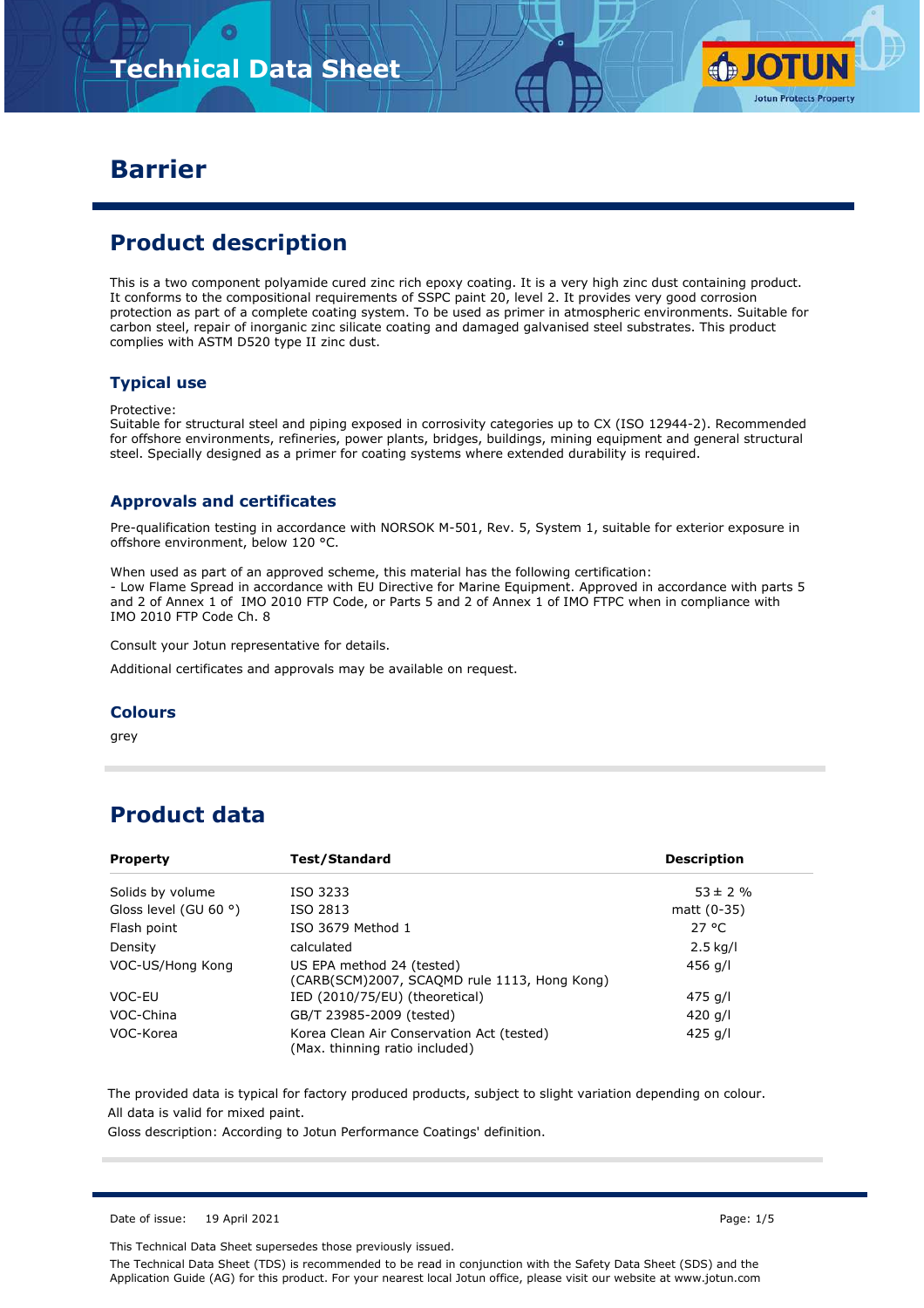

### **Film thickness per coat**

#### **Typical recommended specification range**

| Dry film thickness         |                                | $25 - 125$ um |  |
|----------------------------|--------------------------------|---------------|--|
| Wet film thickness         |                                | 45 - 235 um   |  |
| Theoretical spreading rate | $21.2 - 4.2$ m <sup>2</sup> /l |               |  |

### **Surface preparation**

To secure lasting adhesion to the subsequent product all surfaces shall be clean, dry and free from any contamination.

#### **Surface preparation summary table**

|                   |                                                                    | <b>Surface preparation</b>                                                                         |  |
|-------------------|--------------------------------------------------------------------|----------------------------------------------------------------------------------------------------|--|
| <b>Substrate</b>  | Minimum                                                            | Recommended                                                                                        |  |
| Carbon steel      | St 3 (ISO 8501-1)                                                  | Sa 2½ (ISO 8501-1)                                                                                 |  |
| Shop primed steel | Clean, dry and undamaged approved<br>shop primer (ISO 12944-4 5.4) | Sweep blasted or alternatively blasted<br>to Sa 2 (ISO 8501-1) of at least 70 %<br>of the surface. |  |

Optimum performance, including adhesion, corrosion protection, heat resistance and chemical resistance is achieved with recommended surface preparation.

## **Application**

#### **Application methods**

The product can be applied by

Spray: Use airless spray. Brush: Recommended for stripe coating and small areas. Care must be taken to achieve the specified dry film thickness.

### **Product mixing ratio (by volume)**

| Barrier Comp A            | $3$ part $(s)$ |
|---------------------------|----------------|
| Barrier/Barrier 77 Comp B | 1 part $(s)$   |

Date of issue: 19 April 2021 Page: 2/5

This Technical Data Sheet supersedes those previously issued.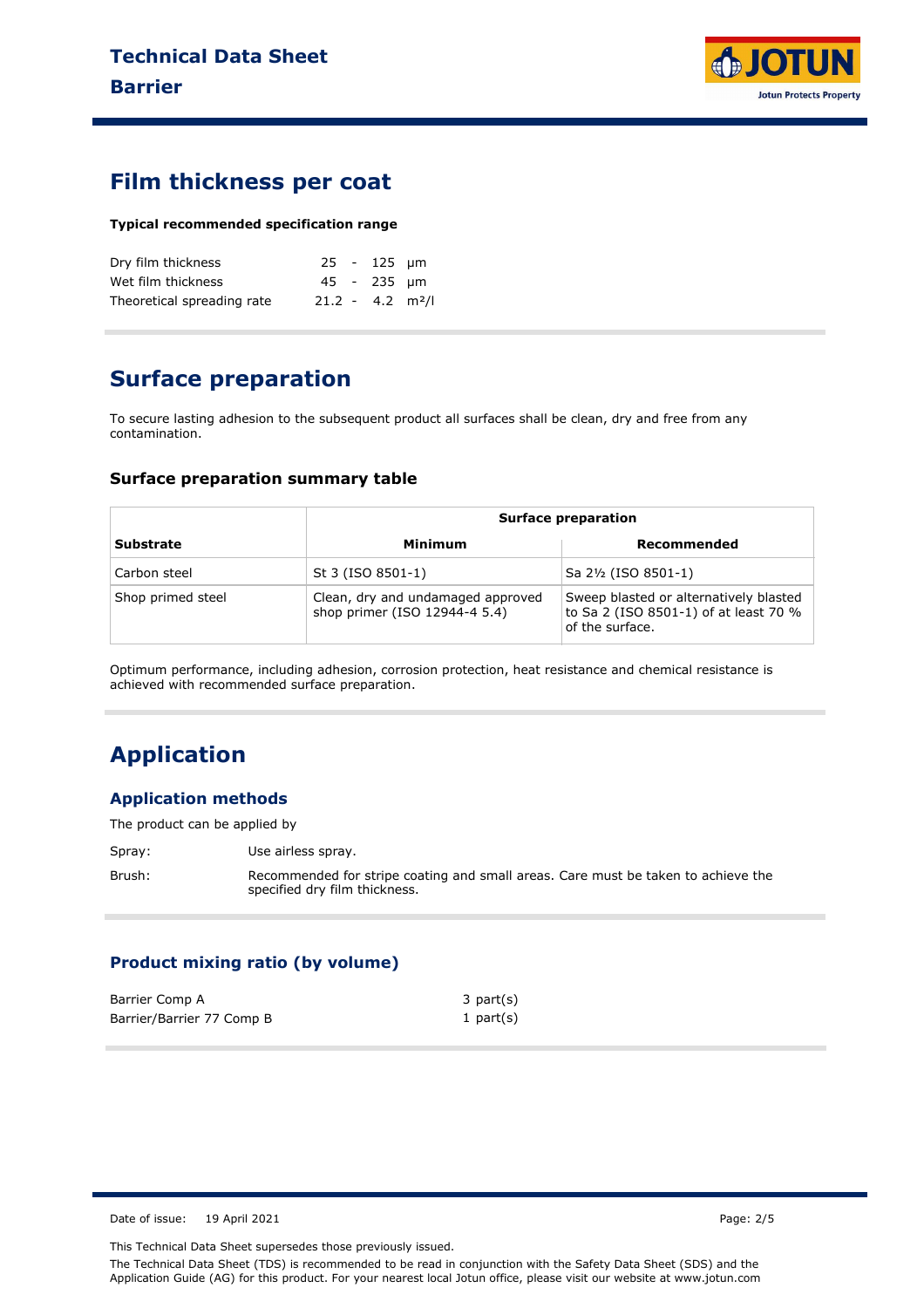

#### **Thinner/Cleaning solvent**

Thinner: Jotun Thinner No. 17

#### **Guiding data for airless spray**

| Nozzle tip (inch/1000):       | 15-21            |
|-------------------------------|------------------|
| Pressure at nozzle (minimum): | 150 bar/2100 psi |

### **Drying and Curing time**

| Substrate temperature     | $5^{\circ}$ C 10 °C 23 °C 40 °C |  |  |
|---------------------------|---------------------------------|--|--|
| Surface (touch) dry       | 50 min 20 min 10 min 4 min      |  |  |
| Walk-on-dry               | 3 h 2 h 1.5 h 40 min            |  |  |
| Dry to over coat, minimum | 3 h 2 h 1.5 h 40 min            |  |  |
| Dried/cured for service   | 10 d 7 d 5 d 2 d                |  |  |

For maximum overcoating intervals, refer to the Application Guide (AG) for this product.

Drying and curing times are determined under controlled temperatures and relative humidity below 85 %, and at average of the DFT range for the product.

Surface (touch) dry: The state of drying when slight pressure with a finger does not leave an imprint or reveal tackiness.

Walk-on-dry: Minimum time before the coating can tolerate normal foot traffic without permanent marks, imprints or other physical damage.

Dry to over coat, minimum: The recommended shortest time before the next coat can be applied.

Dried/cured for service: Minimum time before the coating can be permanently exposed to the intended environment/medium.

### **Induction time and Pot life**

| <b>Paint temperature</b> | 5 °C | 23 °C  |
|--------------------------|------|--------|
| Induction time           |      | 30 min |
| Pot life                 | 36 h | 24 h   |

### **Heat resistance**

|                  | Temperature       |        |  |
|------------------|-------------------|--------|--|
|                  | <b>Continuous</b> | Peak   |  |
| Dry, atmospheric | 120 °C            | 140 °C |  |

Peak temperature duration max. 1 hour.

This Technical Data Sheet supersedes those previously issued.

Date of issue: 19 April 2021 Page: 3/5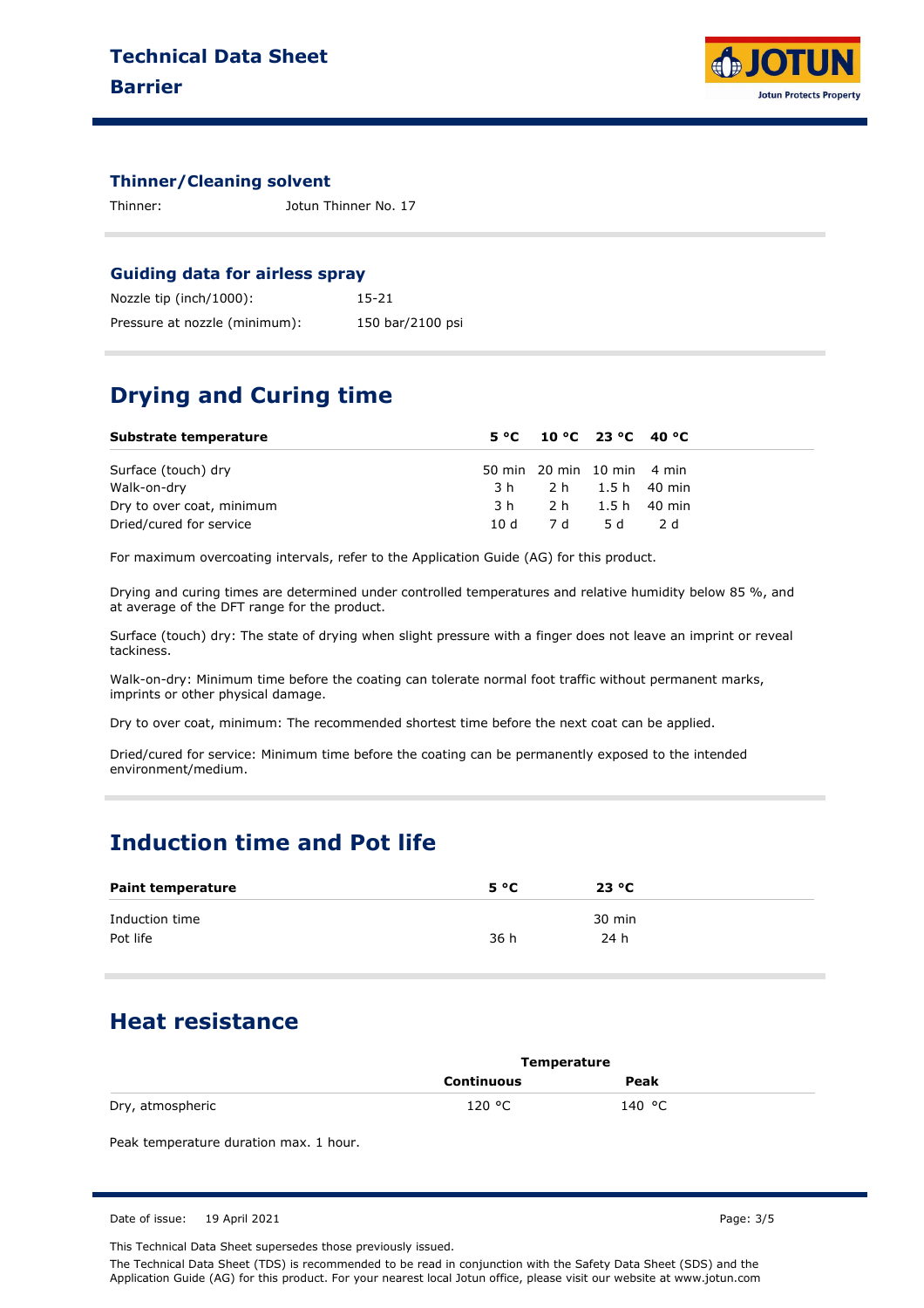# **Technical Data Sheet Barrier**



The temperatures listed relate to retention of protective properties. Aesthetic properties may suffer at these temperatures.

### **Product compatibility**

Depending on the actual exposure of the coating system, various primers and topcoats can be used in combination with this product. Some examples are shown below. Contact Jotun for specific system recommendation.

| Previous coat:   | inorganic zinc shop primer        |
|------------------|-----------------------------------|
| Subsequent coat: | polyurethane, epoxy, epoxy mastic |

# **Packaging (typical)**

|                           | Volume   | <b>Size of containers</b> |  |
|---------------------------|----------|---------------------------|--|
|                           | (litres) | (litres)                  |  |
| Barrier Comp A            | 3/6.75   | 5/10                      |  |
| Barrier/Barrier 77 Comp B | 1/2.25   | 1/3                       |  |

The volume stated is for factory made colours. Note that local variants in pack size and filled volumes can vary due to local regulations.

### **Storage**

The product must be stored in accordance with national regulations. Keep the containers in a dry, cool, well ventilated space and away from sources of heat and ignition. Containers must be kept tightly closed. Handle with care.

### **Shelf life at 23 °C**

Barrier Comp A Barrier/Barrier 77 Comp B 24 month(s) 24 month(s)

In some markets commercial shelf life can be dictated shorter by local legislation. The above is minimum shelf life, thereafter the paint quality is subject to re-inspection.

### **Caution**

This product is for professional use only. The applicators and operators shall be trained, experienced and have the capability and equipment to mix/stir and apply the coatings correctly and according to Jotun's technical documentation. Applicators and operators shall use appropriate personal protection equipment when using this product. This guideline is given based on the current knowledge of the product. Any suggested deviation to suit the site conditions shall be forwarded to the responsible Jotun representative for approval before commencing the work.

## **Health and safety**

Please observe the precautionary notices displayed on the container. Use under well ventilated conditions. Do not inhale spray mist. Avoid skin contact. Spillage on the skin should immediately be removed with suitable cleanser, soap and water. Eyes should be well flushed with water and medical attention sought immediately.

Date of issue: 19 April 2021 **Page: 4/5** 

This Technical Data Sheet supersedes those previously issued.